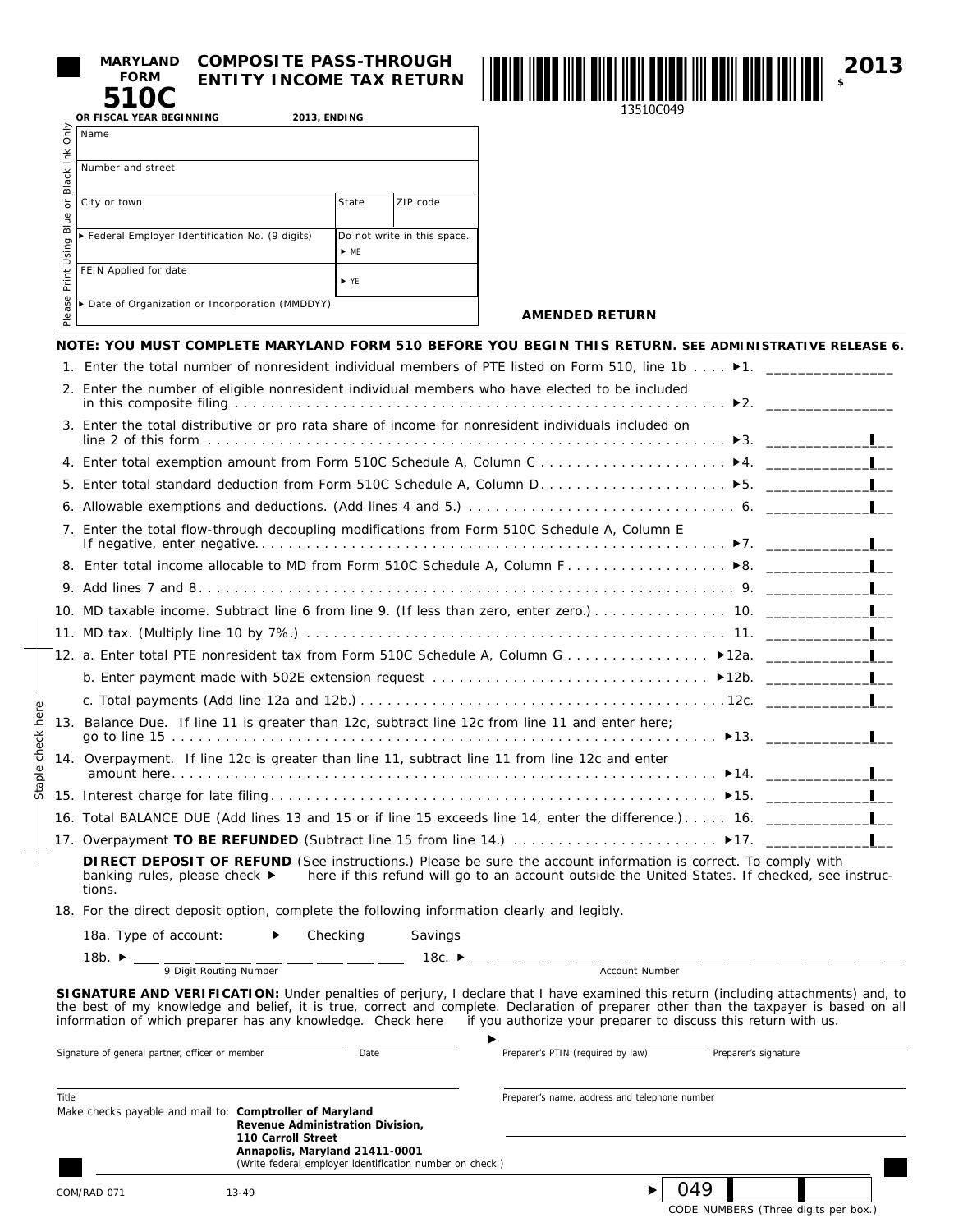



Federal Employer Identification Number (9 digits)

 $\blacktriangleright$ Name

Number and street

City or town and the City of the City of the City of the City of the City of the City of the City of the City of the City of the City of the City of the City of the City of the City of the City of the City of the City of t

## **MARYLAND COMPOSITE PASS-THROUGH ENTITY INCOME TAX RETURN PASS THROUGH ENTITY MEMBER INFORMATION FOR COMPOSITE FILERS**

| Α<br>Member name<br><b>Social Security Number</b> | В<br>Number of<br><b>Exemptions</b>   | $\mathbf{C}$<br>Exemption<br>Amount | D<br><b>Standard</b><br>Deduction<br>Amount | $\mathsf E$<br><b>PTE</b><br><b>Decoupling</b><br><b>Modifications</b> | $\mathsf F$<br>Income<br>allocable<br>to Maryland | $\mathbf G$<br><b>Distributive</b><br>or pro rata<br>share of tax<br>paid |
|---------------------------------------------------|---------------------------------------|-------------------------------------|---------------------------------------------|------------------------------------------------------------------------|---------------------------------------------------|---------------------------------------------------------------------------|
|                                                   |                                       |                                     |                                             |                                                                        |                                                   |                                                                           |
|                                                   |                                       |                                     |                                             |                                                                        |                                                   |                                                                           |
|                                                   |                                       |                                     |                                             |                                                                        |                                                   |                                                                           |
|                                                   |                                       |                                     |                                             |                                                                        |                                                   |                                                                           |
|                                                   |                                       |                                     |                                             |                                                                        |                                                   |                                                                           |
|                                                   |                                       |                                     |                                             |                                                                        |                                                   |                                                                           |
|                                                   |                                       |                                     |                                             |                                                                        |                                                   |                                                                           |
|                                                   |                                       |                                     |                                             |                                                                        |                                                   |                                                                           |
|                                                   |                                       |                                     |                                             |                                                                        |                                                   |                                                                           |
|                                                   |                                       |                                     |                                             |                                                                        |                                                   |                                                                           |
| SUBTOTAL of members from additional               |                                       |                                     |                                             |                                                                        |                                                   |                                                                           |
|                                                   | Form 510C Schedule A<br><b>TOTALS</b> |                                     |                                             |                                                                        |                                                   |                                                                           |